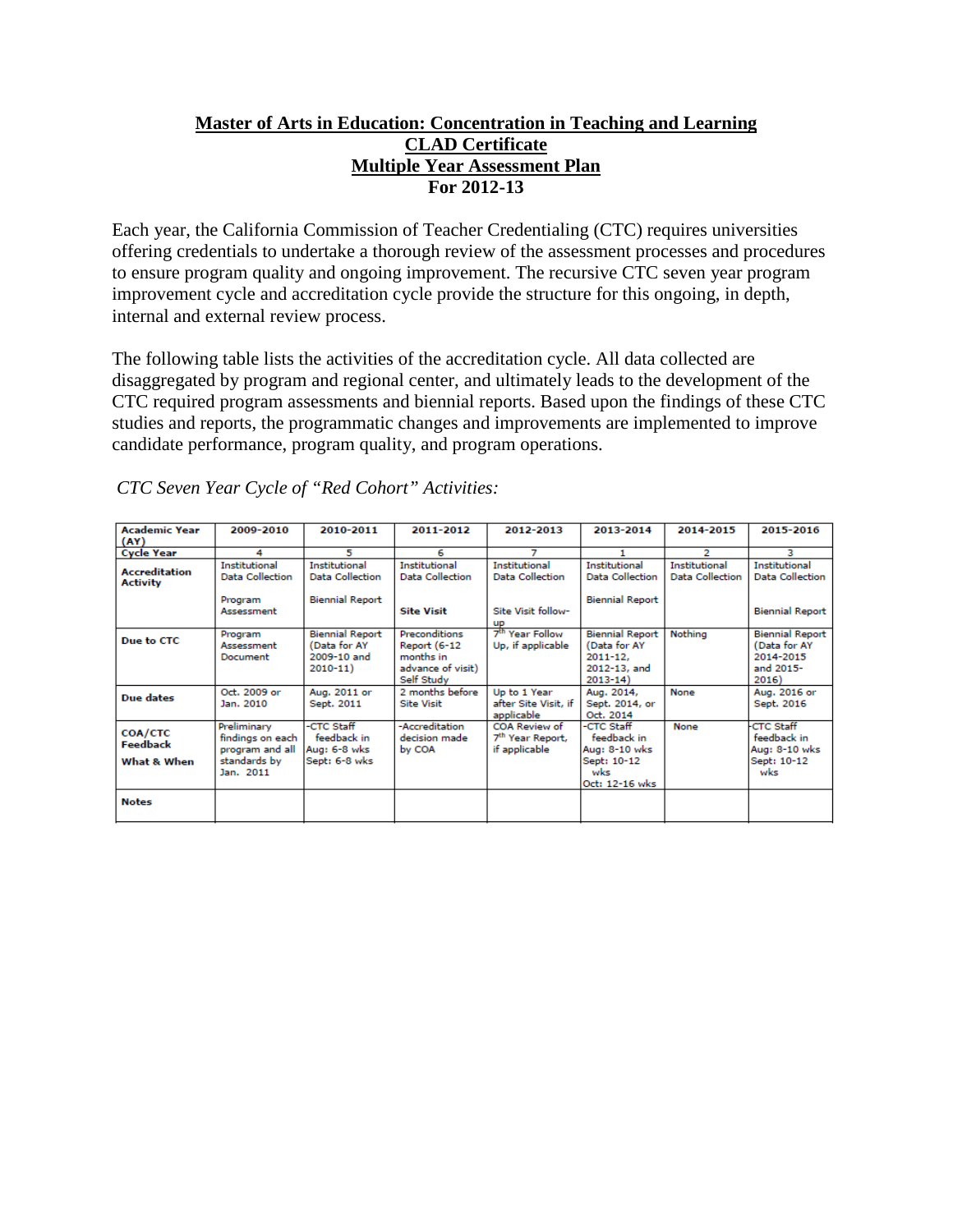#### *CTC Accreditation Cycle*



# **Methods of Assessment and Criteria for Success**

Currently, assessment data is collected through internal and external sources. Focus groups representing staff, faculty, clinical supervisors, and advisory councils have worked together to discern a set of balanced assessment measures. All candidates are expected to be at the "proficient level of performance with a score of "3" or above in each rubric criteria. The assessments are listed below.

## *1. Coursework Assessments*

Using TaskStream as the primary data storage system, the program collects key assessments known as signature assignments to gauge candidates' progress throughout their course of study and ensure CTC program standards are met. Each signature assignment is evaluated using a supporting rubric. Annually, (end of each academic year), collected data is disaggregated by regional center and analyzed with results informing areas for program improvement. Rubrics are found within the data analysis.

- **Signature Assignment:** In EDU 601, Language Acquisition and Diverse Populations, candidates focus on the principles of language acquisition and effective instructional practices for English learners. It further examines the pedagogy of educational equity to provide English learners access to the core curriculum. Effective instructional strategies that ensure active and equitable participation of learners who are culturally, ethnically, and socio-economically diverse are introduced and applied through fieldwork experiences. The signature assignment focuses on a holistic student assessment to include anecdotal data, conference notations, assessment of ELD abilities, and literacy assessments and reflecting on the assessment analysis to drive the student's learning goals for growth.
- **Signature Assignment:** In GED 642, Teaching Strategies for English Learners, the signature assignment requires candidates design a one-week ELD or SDAIE unit of study for one of the classes they currently teach. The PLNU lesson plan format is used and includes both ELD and Content standards, as well as language and content objectives appropriate to the level of proficiency of the EL students in their current class. The candidates list the instructional texts, strategies, technology, assessment techniques, and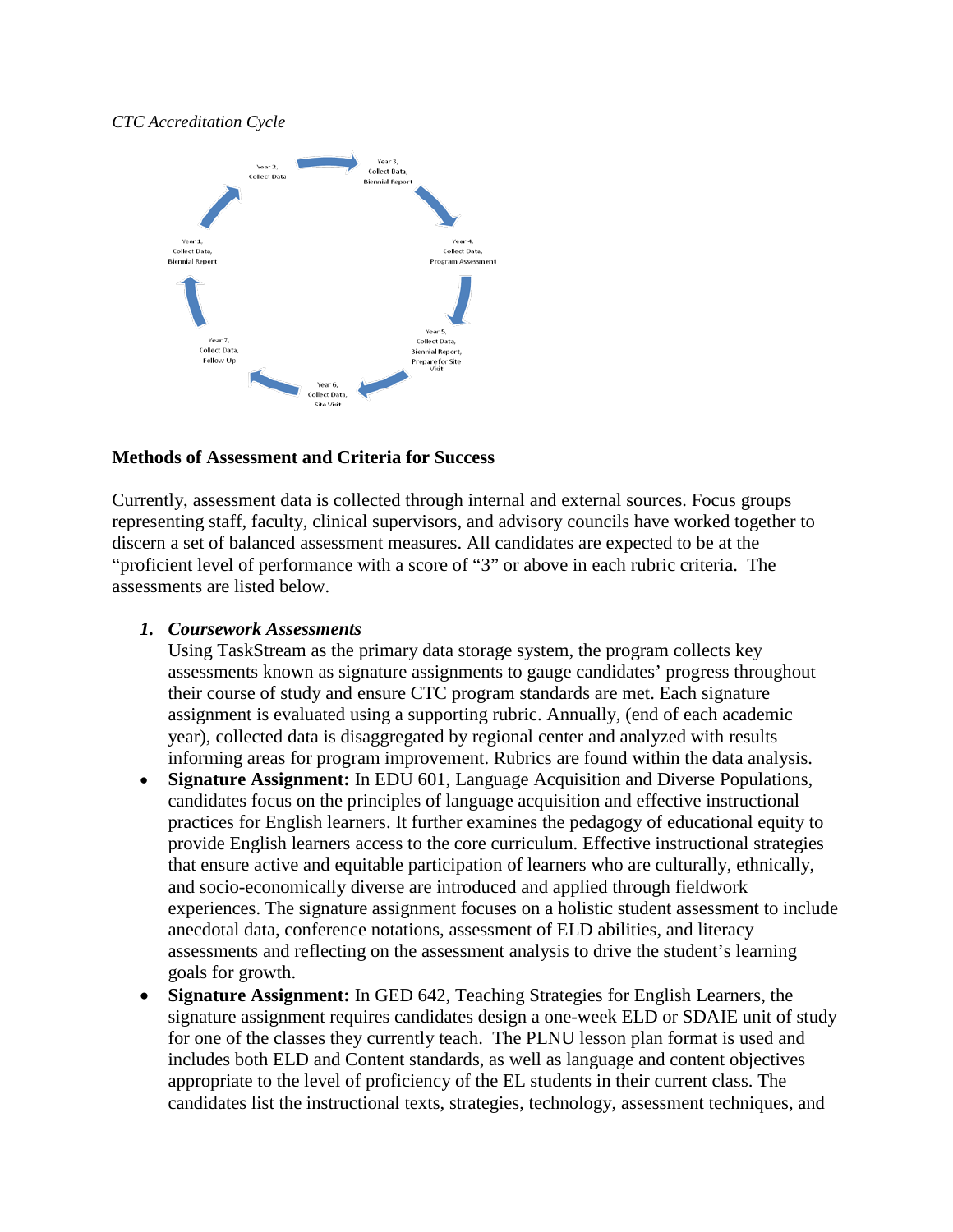any supplemental teaching materials that are used to help meet the needs of the EL students. A reflection at the end of each lesson describes what successes the students attained, how the lesson impacted student learning and what the candidate would do to improve on their practice in future lessons.

- **Signature Assignment:** In GED 641, candidates report on a particular cultural group present in their school district. Research the values, religious observances/holidays, learning styles, parental role in education, child rearing traditions, most appropriate ways to praise and discipline the children in school, communication styles (verbal and nonverbal) and how to best reach and teach these children. The project includes a reflection section on the most significant learning to the candidate and the application to teaching.
- **Signature Assignment:** In GED 668, Bilingual Education and Specially Designed Academic Instruction candidates develop knowledge, skills, and dispositions in the foundations of English language literacy development and content instruction with an emphasis on English Language Development (ELD) and Specially Designed Academic Instruction in English (SDAIE), instructional planning and organization, components of effective instructional delivery, and the effective use of resources. The signature assignment involves the development of a SDAIE lesson plan.

## *2. Dispositions Assessments*

Professors of CLAD courses will assess candidate dispositions, and candidates will selfassess in the following courses:

- EDU601 candidate self-assessment
- GED642 professor assessment of candidate
- GED668 candidate self-assessment and professor assessment of candidate

The rubric criteria for assessing candidate dispositions are the following, scored on a 4-point scale from 1, unacceptable, 2, below proficient, 3, proficient to 4, exceptional.

#### **Rubric Criteria**

1. Dignity & Honor: The candidate honors and respects the worthiness of all individuals in word and deed based on PLNUs Wesleyan heritage: We are individuals created in the image of God, committed to civility, respect, hospitality, grace, and service.

2. Honesty & Integrity: The candidate demonstrates honesty, integrity, and coherence in attitudes, and actions, and is accountable to the norms and expectations of the learning community.

3. Caring, Patience, and Respect: The candidate demonstrates caring, patience, fairness and respect for the knowledge level, diversity, and abilities of others, ensuring that all students have the opportunity to achieve.

4. Spirit of Collaboration, Flexibility and Humility: The candidate actively participates in and contributes to the achievement of the learning community, explaining own thought process with humility and considers those of others with a positive, open-minded attitude.

5. Harmony in Learning Community: The candidate takes responsibility for resolving conflicts or issues with others, and teaches students those skills, in a way that sustains and enhances a healthy and safe learning community.

6. Self-Awareness/Calling: The candidate shows awareness of areas of strength, interests, learning style, and areas for continuing growth; generates and follows through on personalized growth plans. The candidate demonstrates that serving as a professional educator is a confirmed calling to equip, to transform and to empower every student to fulfill his or her full potential.